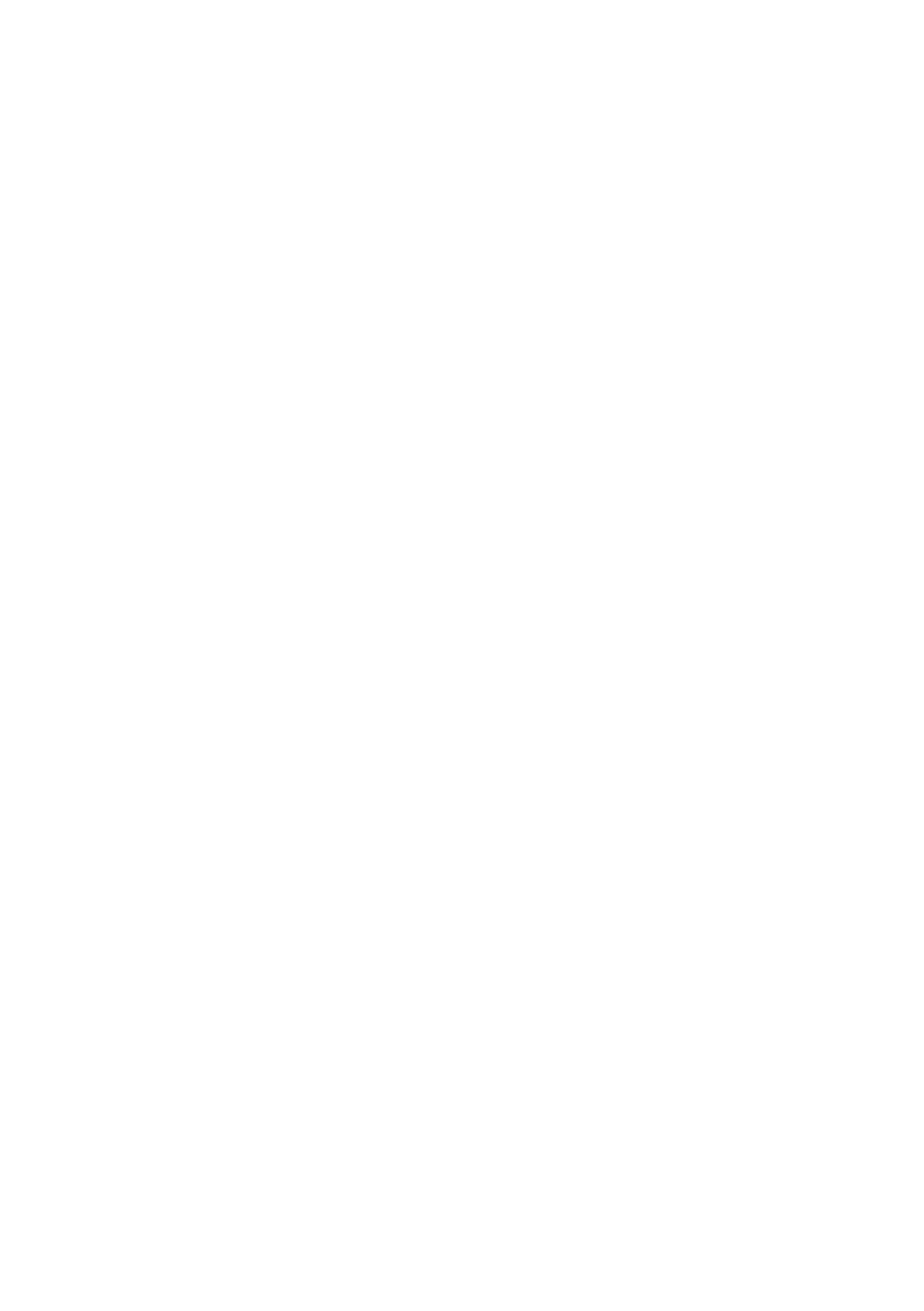# **QUESTIONS – SUB JUNIORS**

## **THE BOOK OF MATTHEW (ESV)**

## **I** .**MATCH THE FOLLOWING (10X1=10 Marks)**

Choose the correct word listed from (a) to (j) and write the same against the corresponding statement (1) to (10) in the space.

| a. Bethlehem | b. Bethany         | c. Cyrene   | d. Nazareth  |
|--------------|--------------------|-------------|--------------|
| e. Iordan    | f. Mount of Olives | g. Golgotha | h. Gadarenes |
| i. Ierusalem | j. Egypt           |             |              |

- 1. Jesus came from Galilee to the \_\_\_\_\_\_\_\_\_\_\_\_\_\_\_\_ to John to be baptized by him. [3:13]
- 2. Two demon-possessed men met Jesus in the country of the  $\Box$ [8:28]
- 3. Herod sent and killed all the male children in \_\_\_\_\_\_\_\_\_\_\_\_\_\_\_\_ and in all that region who were two years old or under. [2:16]
- 4. When Herod died, an angel of the Lord appeared in a dream to Joseph in  $[2:19]$
- 5. Name Jesus' hometown about which he said, "A prophet is not without honor except in his hometown and in his own household." \_\_\_\_\_\_\_\_\_\_\_\_\_\_\_\_\_\_\_\_\_\_\_\_ [13:57]
- 6. When Jesus drew near to Jerusalem and came to Bethphage, to the \_\_\_\_\_\_\_\_\_\_\_\_\_\_\_\_, Jesus sent two disciples to bring a donkey and a colt. [21:1]
- 7. The city that 'kills the prophets and stones those who are sent to it!'  $\frac{1}{2}$  [23:37]
- 8. The house of Simon, the leper was at \_\_\_\_\_\_\_\_\_\_\_\_\_. [26:6]
- 9. On the way to crucifixion, the soldiers found a man of Simon by name to carry Jesus' cross. [27:32]
- 10. \_\_\_\_\_\_\_\_\_\_\_\_\_\_\_\_\_\_\_\_ means 'Place of a Skull'. [27:33]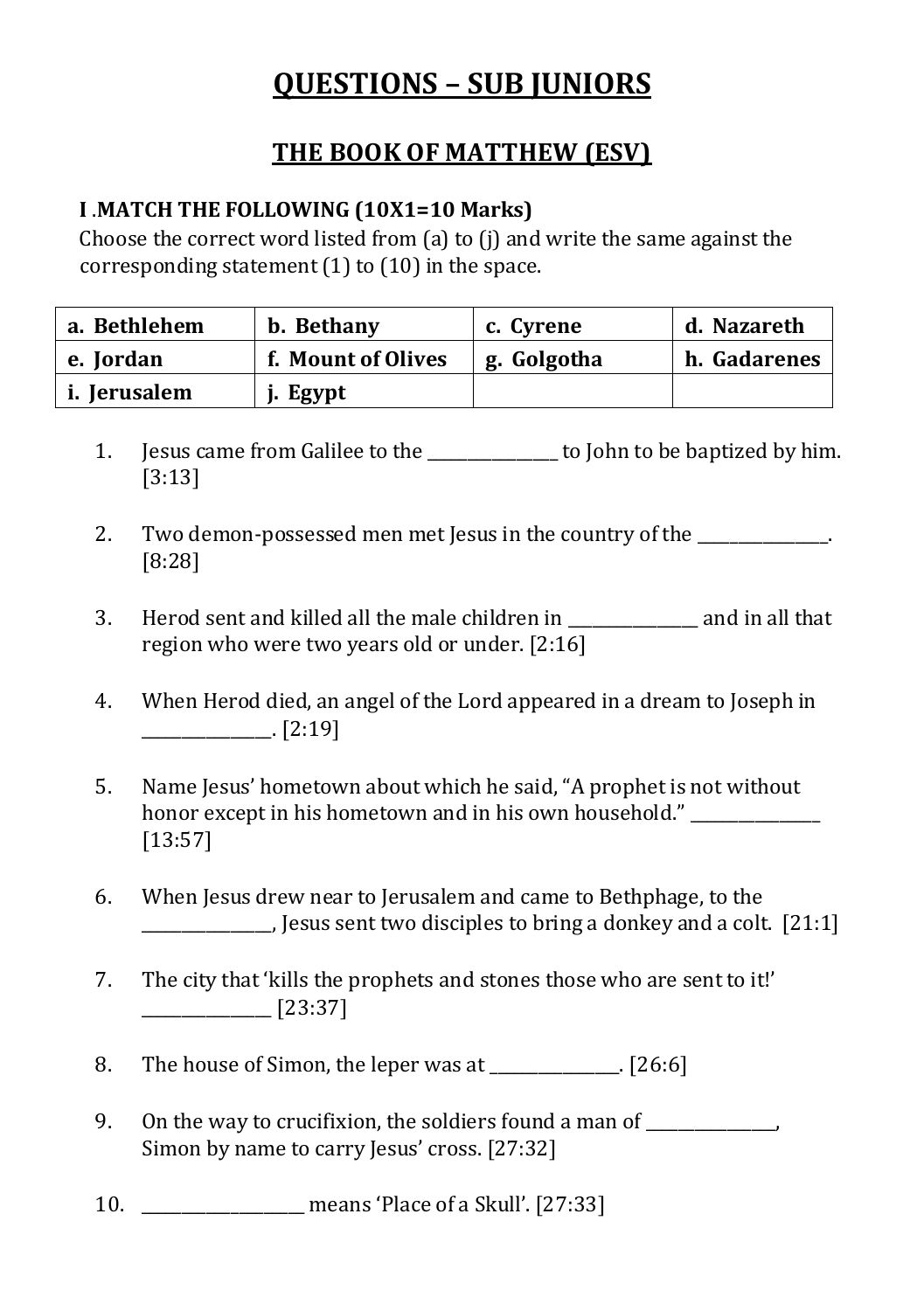## **II. WHO SAID TO WHOM? (10X2=20 Marks)**

1. "Bear fruit in keeping with repentance". [3:8]

 $\mathcal{L}_\text{max} = \mathcal{L}_\text{max} = \mathcal{L}_\text{max} = \mathcal{L}_\text{max} = \mathcal{L}_\text{max} = \mathcal{L}_\text{max} = \mathcal{L}_\text{max} = \mathcal{L}_\text{max} = \mathcal{L}_\text{max} = \mathcal{L}_\text{max} = \mathcal{L}_\text{max} = \mathcal{L}_\text{max} = \mathcal{L}_\text{max} = \mathcal{L}_\text{max} = \mathcal{L}_\text{max} = \mathcal{L}_\text{max} = \mathcal{L}_\text{max} = \mathcal{L}_\text{max} = \mathcal{$ 

2. "Lord, my servant is lying paralyzed at home, suffering terribly." [8:6]

\_\_\_\_\_\_\_\_\_\_\_\_\_\_\_\_\_\_\_\_\_\_\_\_\_\_\_\_\_\_\_\_\_\_\_\_\_\_\_\_\_\_\_\_\_\_\_\_\_\_\_\_\_\_\_\_\_\_\_\_\_\_\_\_

\_\_\_\_\_\_\_\_\_\_\_\_\_\_\_\_\_\_\_\_\_\_\_\_\_\_\_\_\_\_\_\_\_\_\_\_\_\_\_\_\_\_\_\_\_\_\_\_\_\_\_\_\_\_\_\_\_\_\_\_\_\_\_\_

\_\_\_\_\_\_\_\_\_\_\_\_\_\_\_\_\_\_\_\_\_\_\_\_\_\_\_\_\_\_\_\_\_\_\_\_\_\_\_\_\_\_\_\_\_\_\_\_\_\_\_\_\_\_\_\_\_\_\_\_\_\_\_\_

\_\_\_\_\_\_\_\_\_\_\_\_\_\_\_\_\_\_\_\_\_\_\_\_\_\_\_\_\_\_\_\_\_\_\_\_\_\_\_\_\_\_\_\_\_\_\_\_\_\_\_\_\_\_\_\_\_\_\_\_\_\_\_\_

\_\_\_\_\_\_\_\_\_\_\_\_\_\_\_\_\_\_\_\_\_\_\_\_\_\_\_\_\_\_\_\_\_\_\_\_\_\_\_\_\_\_\_\_\_\_\_\_\_\_\_\_\_\_\_\_\_\_\_\_\_\_\_\_

\_\_\_\_\_\_\_\_\_\_\_\_\_\_\_\_\_\_\_\_\_\_\_\_\_\_\_\_\_\_\_\_\_\_\_\_\_\_\_\_\_\_\_\_\_\_\_\_\_\_\_\_\_\_\_\_\_\_\_\_\_\_\_\_

\_\_\_\_\_\_\_\_\_\_\_\_\_\_\_\_\_\_\_\_\_\_\_\_\_\_\_\_\_\_\_\_\_\_\_\_\_\_\_\_\_\_\_\_\_\_\_\_\_\_\_\_\_\_\_\_\_\_\_\_\_\_\_\_

\_\_\_\_\_\_\_\_\_\_\_\_\_\_\_\_\_\_\_\_\_\_\_\_\_\_\_\_\_\_\_\_\_\_\_\_\_\_\_\_\_\_\_\_\_\_\_\_\_\_\_\_\_\_\_\_\_\_\_\_\_\_\_\_

- 3. "Why do we and the Pharisees fast, but your disciples do not fast?" [9:14]
- 4. "What did you go out into the wilderness to see? A reed shaken by the wind?" [11:7]
- 5. "Look, your disciples are doing what is not lawful to do on the Sabbath." [12:2]
- 6. "It is not lawful for you to have her." [14:4]
- 7. "I was sent only to the lost sheep of the house of Israel." [15:24]
- 8. "With man this is impossible, but with God all things are possible."[19:26]

\_\_\_\_\_\_\_\_\_\_\_\_\_\_\_\_\_\_\_\_\_\_\_\_\_\_\_\_\_\_\_\_\_\_\_\_\_\_\_\_\_\_\_\_\_\_\_\_\_\_\_\_\_\_\_\_\_\_\_\_\_\_\_\_

- 9. "Yes, have you never read, 'out of the mouths of infants and nursing babies you have prepared praise?'" [21:16]
- 10. "So, could you not watch with me one hour?" [26:40]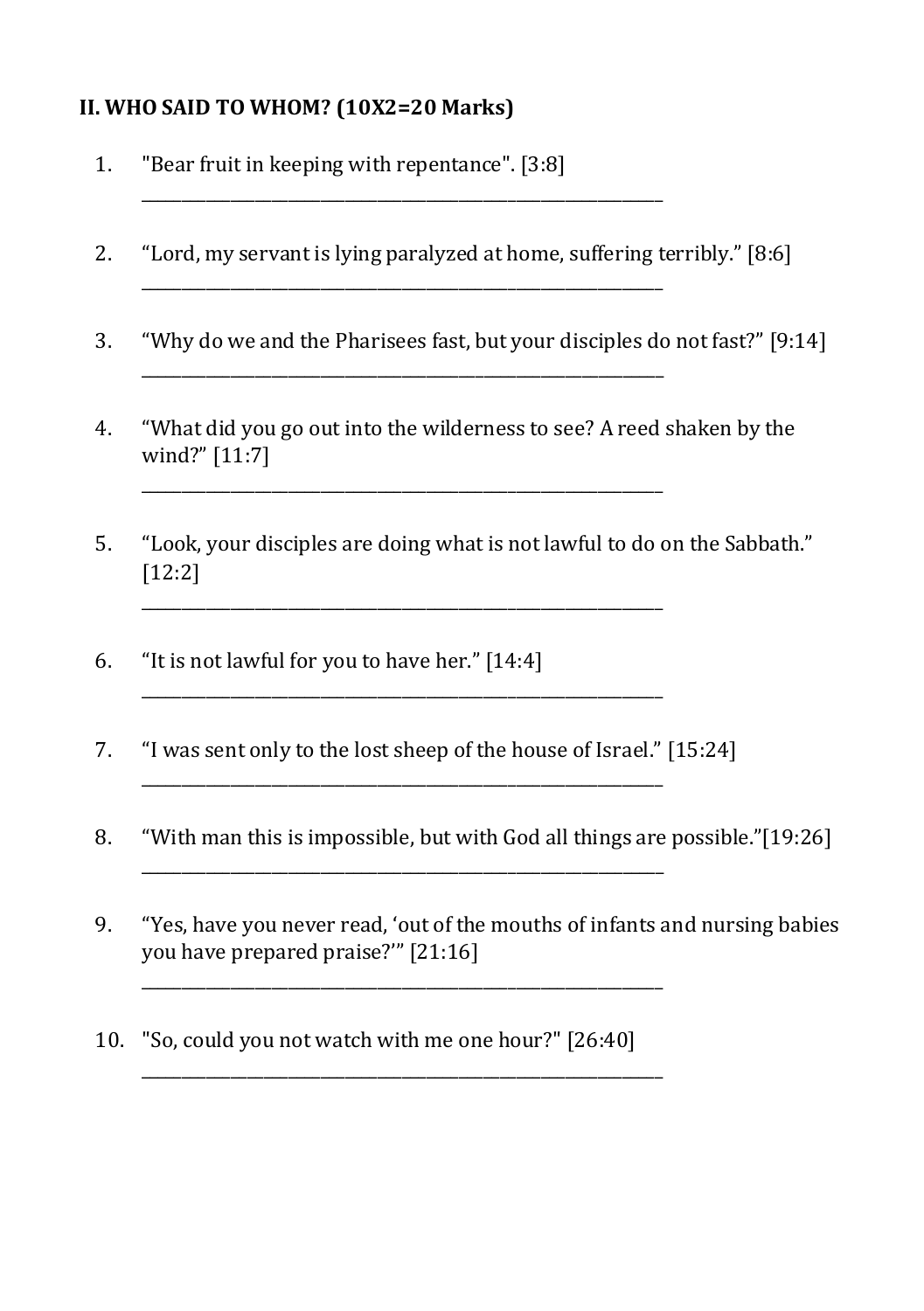#### **III. TRUE/FALSE (10X1=10 Marks)**

- 1. The wise men from the east came to worship the King of Jews. [2:2] \_\_\_\_\_\_\_\_\_\_ (True / False)
- 2. Blessed are the pure in heart, for they shall be called sons of God. [5:8] \_\_\_\_\_\_\_\_\_\_ (True / False)
- 3. Jesus began to denounce the cities where most of his mighty works had been done, because they did not repent. [11:20] \_\_\_\_\_\_\_\_\_\_ **(**True / False**)**
- 4. In the miracle of Five loaves and Two fishes, those who ate were about five thousand people. [14:21] \_\_\_\_\_\_\_\_\_\_True/False)
- 5. Jesus said, "Let them alone; they are blind guides. And if the blind lead the blind, both will fall into a pit." [15:14] \_\_\_\_\_\_\_\_\_\_ (True/False)
- 6. John replied, "You are the Christ, the Son of the living God." [16:16] [True/False]
- 7. Whoever humbles himself like this child is the greatest in the kingdom of heaven. [18:4] \_\_\_\_\_\_\_\_\_\_ (True/ False)
- 8. Let the women come to me and do not hinder them, for to such belongs the kingdom of heaven. [19:14] \_\_\_\_\_\_\_\_\_\_ (True/ False)
- 9. You shall love your neighbour as yourself. This is the great and first commandment. [22:39] \_\_\_\_\_\_\_\_\_\_ (True / False)
- 10. The stone that the builders rejected has become the cornerstone; this was the Lord's doing, and it is marvelous in our eyes. [21:42] \_\_\_\_\_\_\_\_\_\_ (True/ False)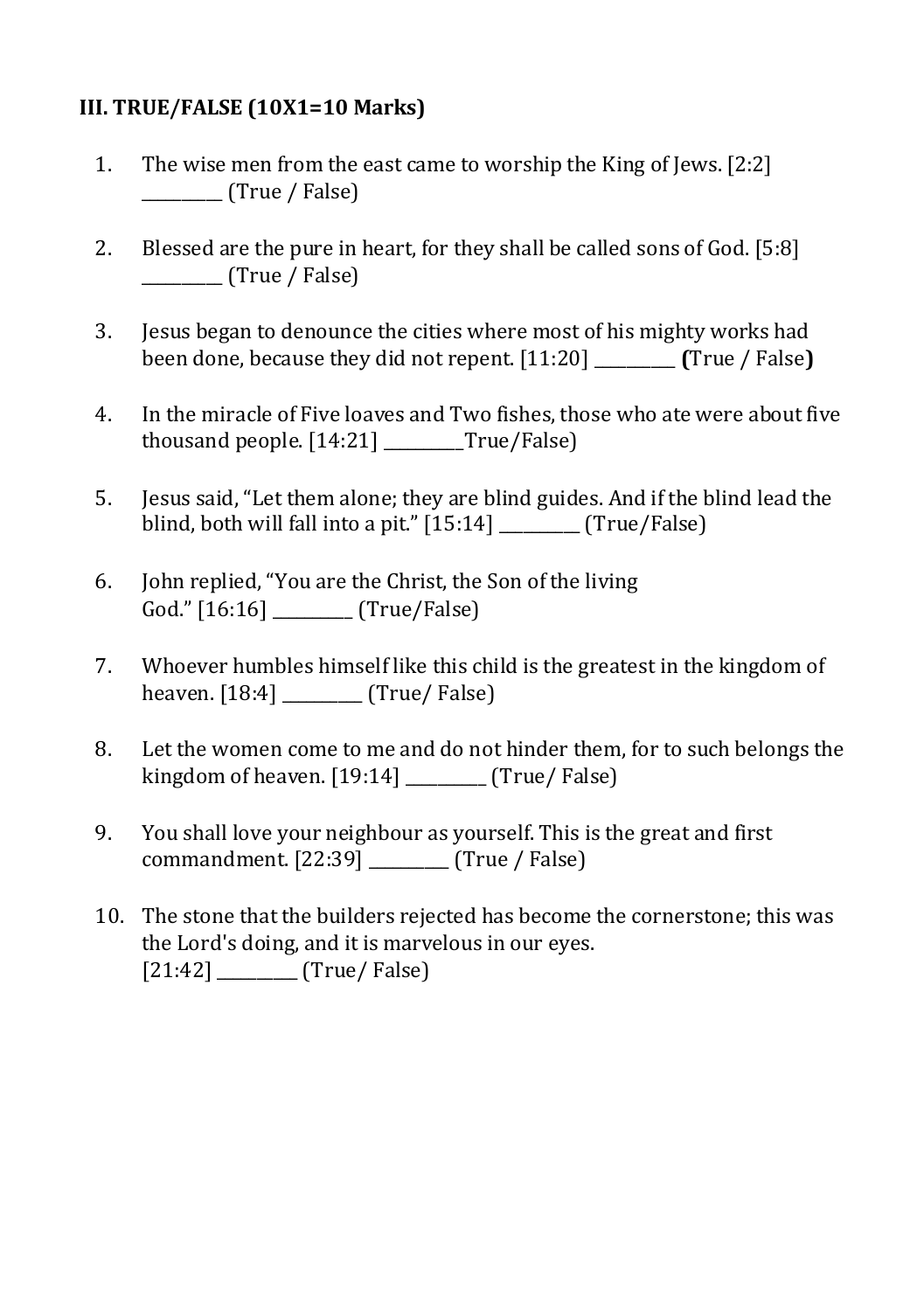#### **IV. WHO AM I? (10X1=10 Marks)**

- 1. I was reigning over Judea in place of my father Herod. [2:22] **I am \_\_\_\_\_\_\_\_\_\_\_\_\_\_\_\_\_\_** 
	- 2. I sent and killed all the male children in Bethlehem and in all that region who were two years old or under. [2:16] **I** am
	- 3. I was sitting at the tax booth when Jesus told me to follow Him. [9:9] **I** am \_\_\_\_\_\_\_\_\_
	- 4. I prophesied of the Pharisees and scribes, when I said: "This people honor me with their lips, but their heart is far from me; in vain do they worship me, teaching as doctrines the commandments of men."[15:7] **I** am \_\_\_\_\_\_\_\_\_\_
	- 5. I am the rock on whom the church will be built, and the gates of hell shall not prevail against it. [16:18] **I am \_\_\_\_\_\_\_\_\_\_\_\_\_\_\_\_\_\_**
	- 6. I asked Jesus that my two sons would sit, one at his right hand and one at his left, in his kingdom." [20:21] **Iam \_\_\_\_\_\_\_\_\_\_\_\_\_\_\_\_\_\_**
	- 7. We say that there is no resurrection. [22:23] We are
	- 8. I was the prophet who prophesied about the thirty pieces of silver. [27:9] **I** am
	- 9. I was the one who got released from prison instead of Jesus. [27:26] **I am\_\_\_\_\_\_\_\_\_\_\_\_\_\_\_\_\_\_**
	- 10. I wentto Pilate and asked for the body of Jesus. [27:58] **I am \_\_\_\_\_\_\_\_\_\_\_\_\_\_\_\_\_\_\_\_**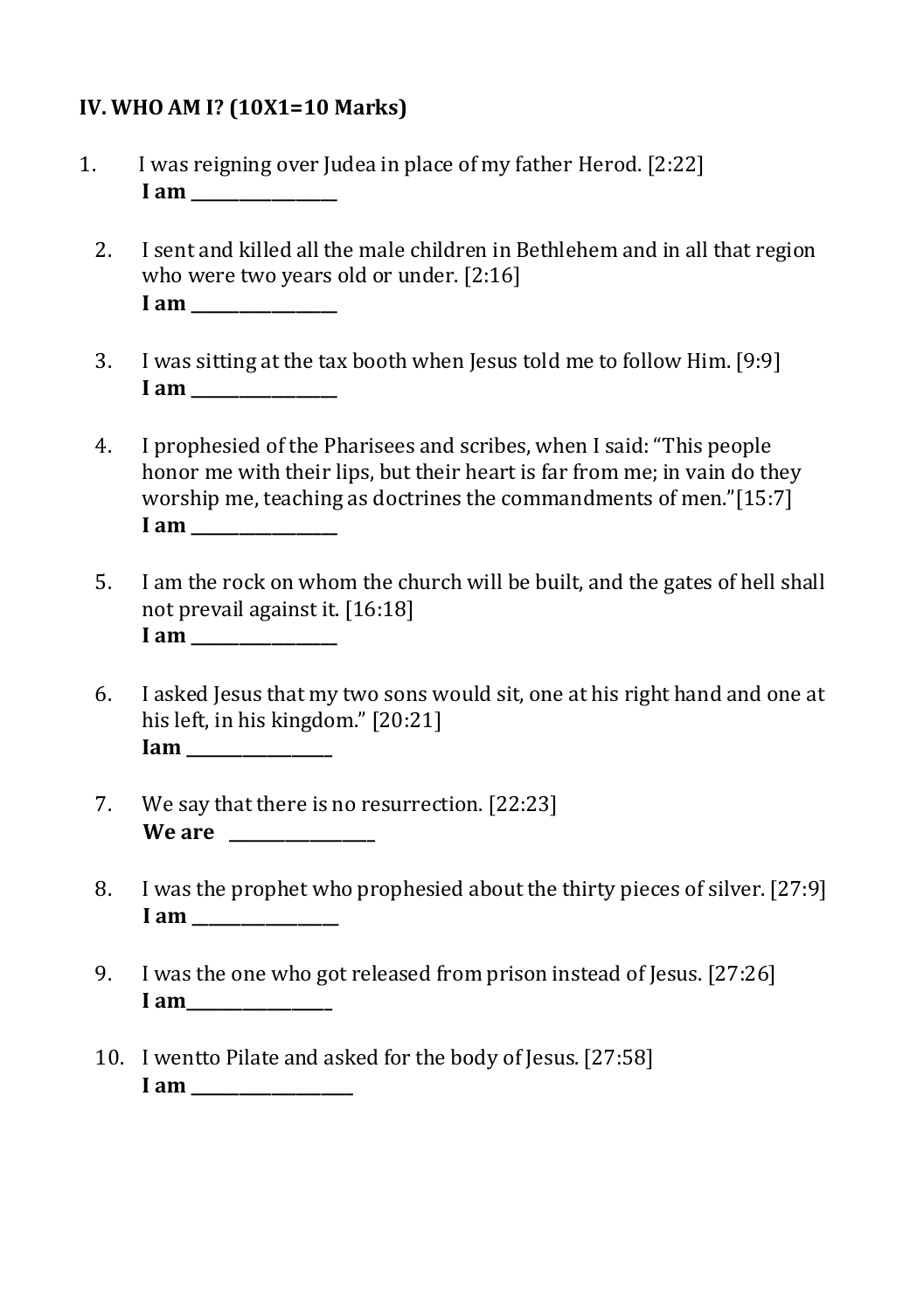#### **V. FILL IN THE BLANKS (10X1=10 Marks)**

- 1. The devil took Jesus to the holy city and set him on the  $\overline{C}$ the temple and said to him, "If you are the Son of God, throw yourself down". [4:5]
- 2. Many followed Jesus, and he healed them all and ordered them not to make him known.This was to fulfil what was spoken by the prophet  $\frac{1}{2}$  [12:15-17]
- 3. The kingdom of heaven is like that a woman took and hid in three measures of flour. [13:33]
- 4. Jesus was transfigured. And behold, there appeared to them Moses and \_\_\_\_\_\_\_\_\_\_\_\_\_\_\_\_\_\_\_, talking with Him.[17:2,3]
- 5. With\_\_\_\_\_\_\_\_\_\_\_\_\_\_\_\_\_\_\_this is impossible, but with God all things are possible.[19:26]
- 6. The crowds that went before Jesus and followed him were shouting, to the Son of David! Blessed is he who comes in the name of the Lord." [21:9]
- 7. "Whatever you ask in prayer, you will receive, if you have  $\frac{1}{21:22}$
- 8. About the ninth hour, Jesus cried out with a loud voice, saying, "Eli, Eli, \_\_\_\_\_\_\_\_\_\_\_\_\_\_\_\_\_\_\_? [27:46]
- 9. They stripped Jesus and put a\_\_\_\_\_\_\_\_\_\_\_\_\_\_\_\_\_\_\_robe on him, and twisting together a crown of thorns, they put it on his head. [27:28,29]
- 10. And behold, the curtain of the temple was torn in two, from  $to$   $[27:51]$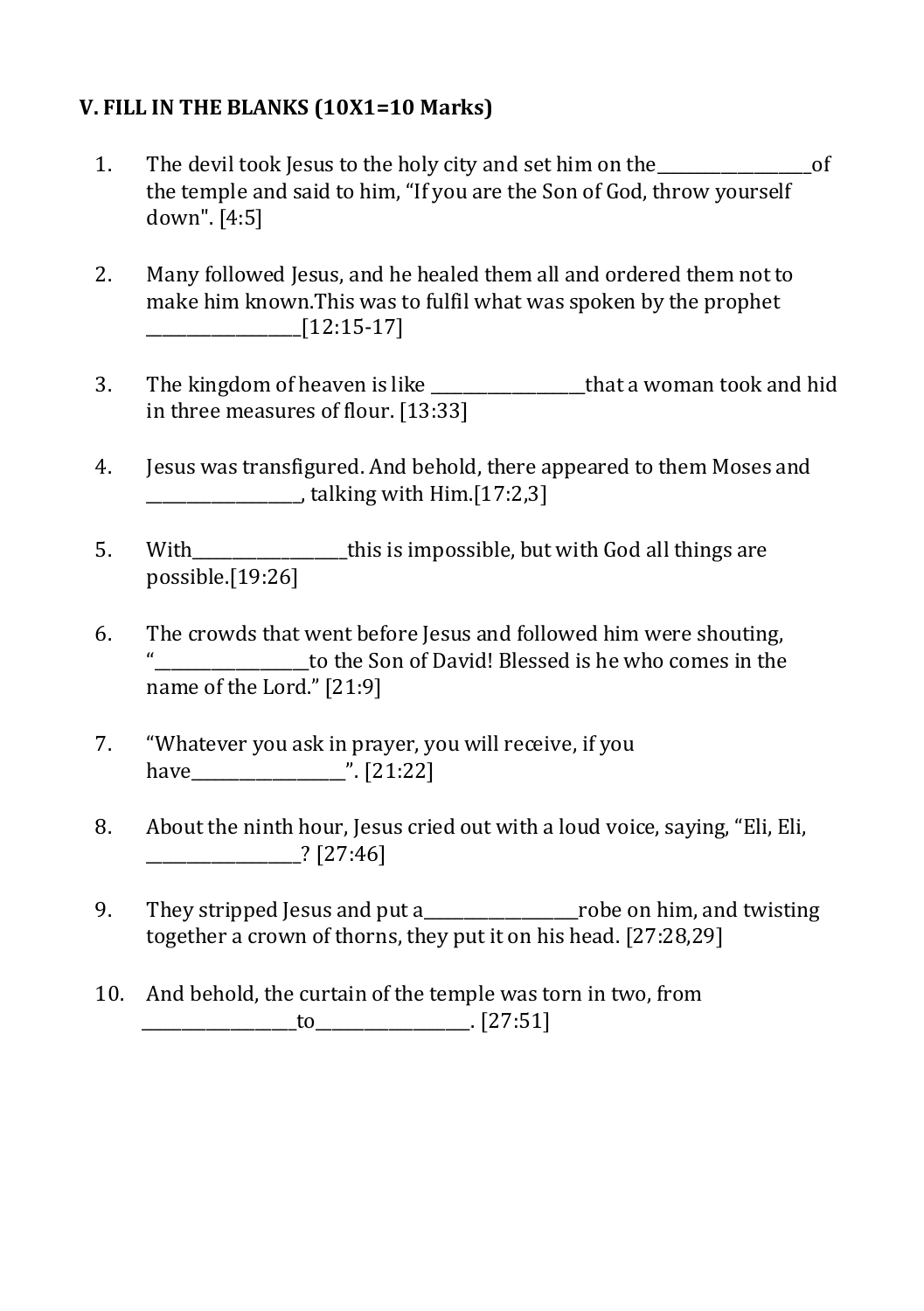## **VI. CHOOSE THE BEST ( Tick) answer. (40X1=40)**

- 1. How many generations are there from Abraham to Christ? [1:17]
	- a. 40
	- b. 42
	- c. 16
	- d. 14
- 2. The angel said to Joseph, "....... and you shall call his name Jesus, for  $\frac{1}{2}$ . [1:21]
	- a. He is the son of God
	- b. He will die on the cross
	- c. He will save his people from their sins
	- d. He will be filled with the Holy Spirit
- 3. How many wise men came from the east? [2:1]
	- a. 3
	- b. 4
	- c. Many
	- d. Don't know
	- e.
- 4. The wise men saw baby Jesus in a  $\frac{1}{2}$ . [2:11]
	- a. Cowshed
	- b. Cave
	- c. House
	- d. Don't know
- 5. "Man shall not live by \_\_\_\_\_\_\_\_\_\_\_\_\_ alone, but by every word that comes from the mouth of God." [4:4]
	- a. Faith
	- b. Hope
	- c. Bread
	- d. Prayer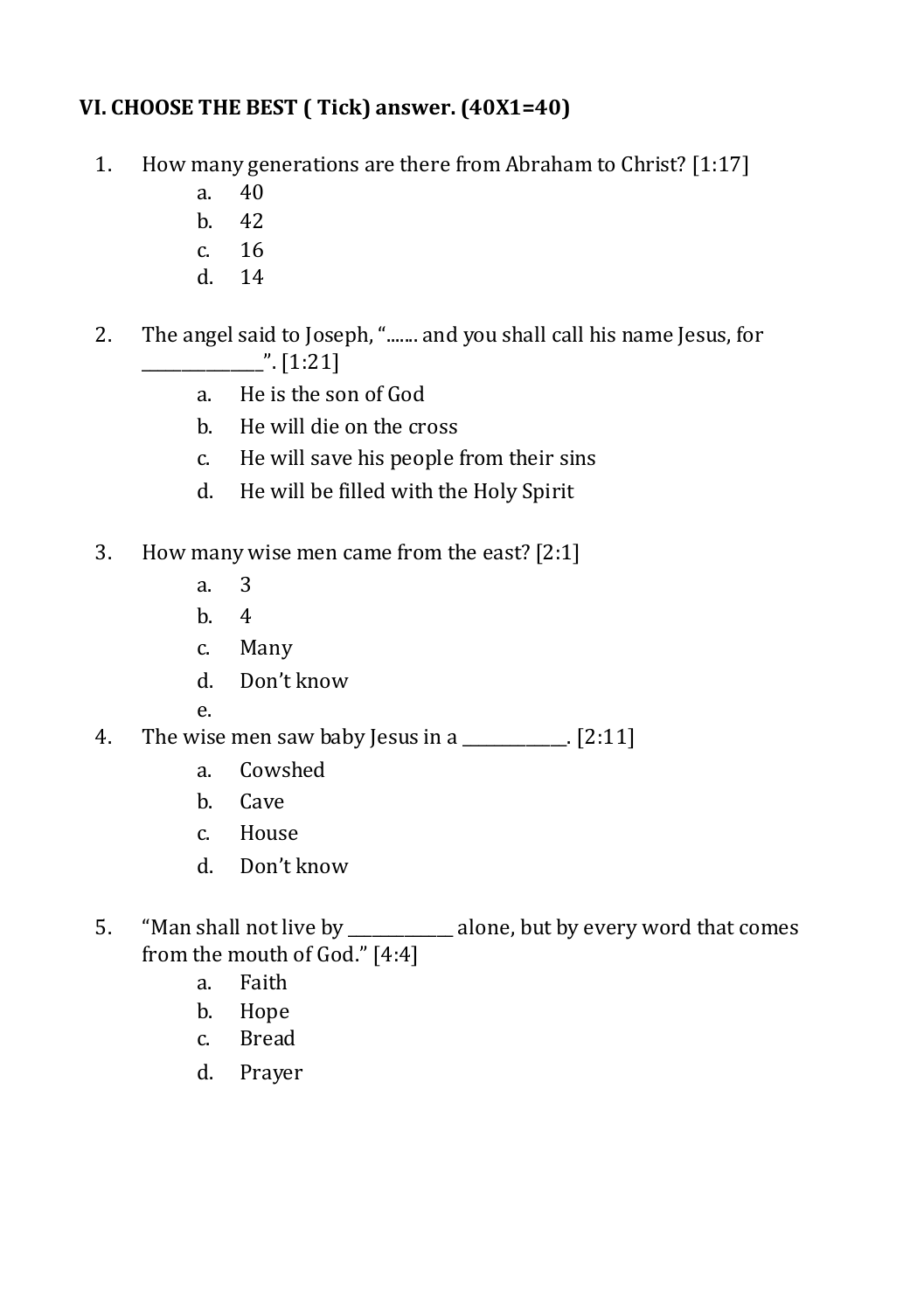## 6. Blessed are the meek, for \_\_\_\_\_\_\_\_\_\_\_\_\_\_\_\_\_\_\_\_\_\_\_\_. [5:5]

- a. They shall see God
- b. They shall inherit the earth
- c. They shall be called sons of God
- d. They shall receive mercy

## 7. If anyone forces you to go one mile, go with him \_\_\_\_\_\_\_\_\_\_\_\_\_\_ miles. [5:41]

- a. 2
- b. 3
- c. 7
- d. 10

8. Love your enemies and pray for those who \_\_\_\_\_\_\_\_\_\_\_\_\_\_\_ you. [5:44]

- a. Hate
- b. Mistreat
- c. Slap
- d. Persecute
- 9. When you pray, go into your room and shut the door and pray to your father who \_\_\_\_\_\_\_\_\_\_\_\_\_\_\_\_\_\_\_\_. [6:6]
	- a. Is in secret
	- b. Loves you
	- c. Listens to you
	- d. Answers prayers
- 10. Where your is, there your heart will be also. [6:21]
	- a. Treasure
	- b. Spirit
	- c. Mind
	- d. love
- 11. Seek first the Kingdom of God and His \_\_\_\_\_\_\_\_\_\_\_\_\_\_\_\_\_, and all these things will be added to you. [6:33]
	- a. Love
	- b. Holiness
	- c. Power
	- d. Righteousness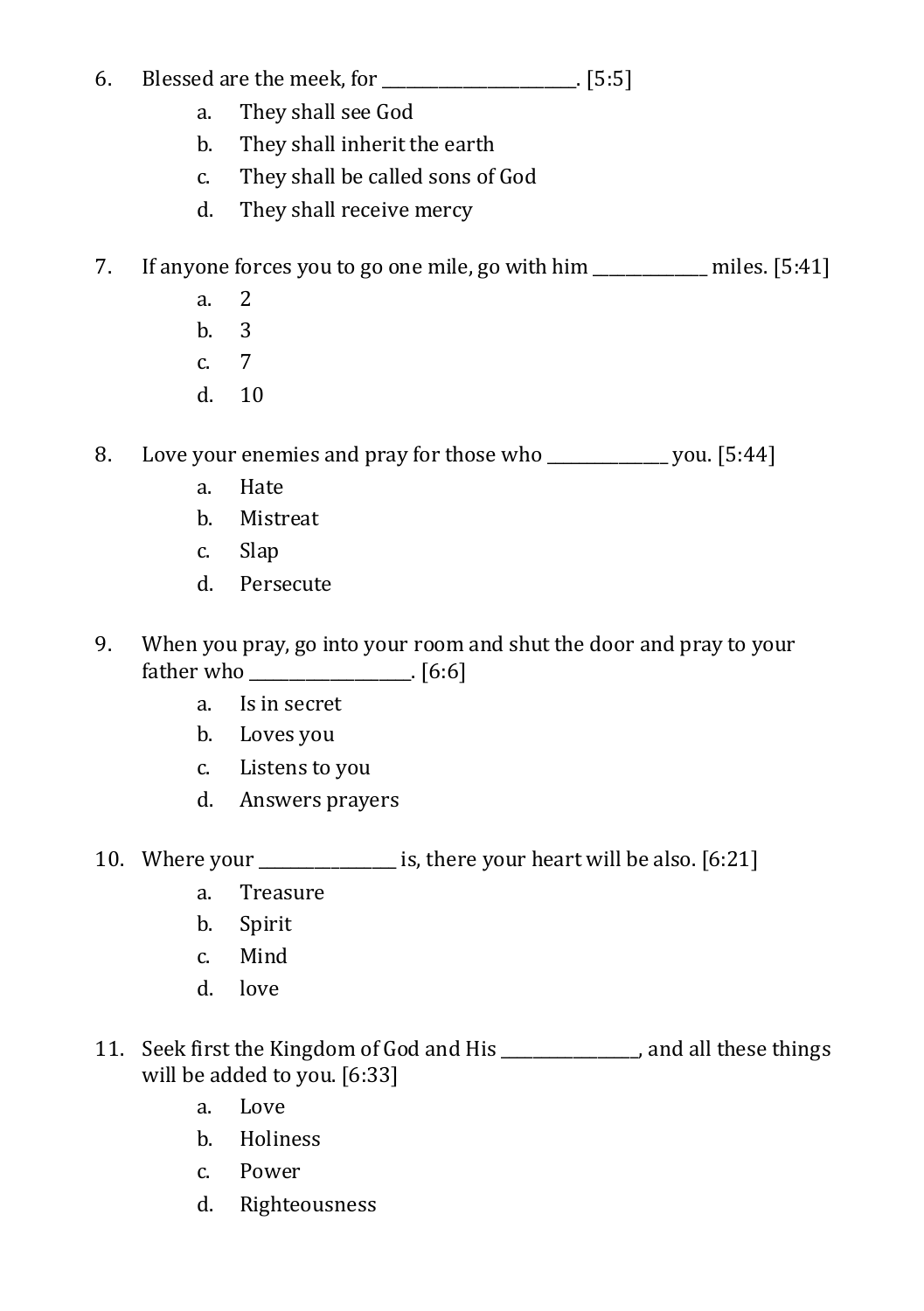- 12. Beware of false prophets, who come to you in sheep's clothing but inwardly are \_\_\_\_\_\_\_\_\_\_\_\_\_\_. [7:15]
	- a. Cunning foxes
	- b. Ravenous wolves
	- c. Hungry dogs
	- d. Lying snakes
- 13. Not everyone who says to me, "Lord, Lord", will enter the kingdom of heaven, but [7:21]
	- a. The one who does the will of my father in heaven
	- b. The one who gives to the poor and needy
	- c. The one who is kind and generous
	- d. The one who knows the law
- 14. have holes, and birds of the air have nests, but the Son of Man has nowhere to lay his head. [8:20]
	- a. Rabbits
	- b. Snakes
	- c. Rats
	- d. Foxes
- 15. "I desire \_\_\_\_\_\_\_\_\_\_\_\_\_\_\_, and not sacrifice." [9:13]
	- a. Humility
	- b. Mercy
	- c. Love
	- d. Repentance
- 16. Be \_\_\_\_\_\_\_\_\_\_\_\_\_\_\_ as serpents and \_\_\_\_\_\_\_\_\_\_\_\_\_\_\_\_ as doves. [10:16]
	-
	- a. Cunning / loving
	- b. Clever / pure
	- c. Crafty / swift
	- d. Wise / innocent
- 17. How did Jesus describe John the Baptist? [11:9,10]
	- a. More than a Prophet
	- b. My messenger before your face
	- c. Who will prepare your way before you
	- d. All of the above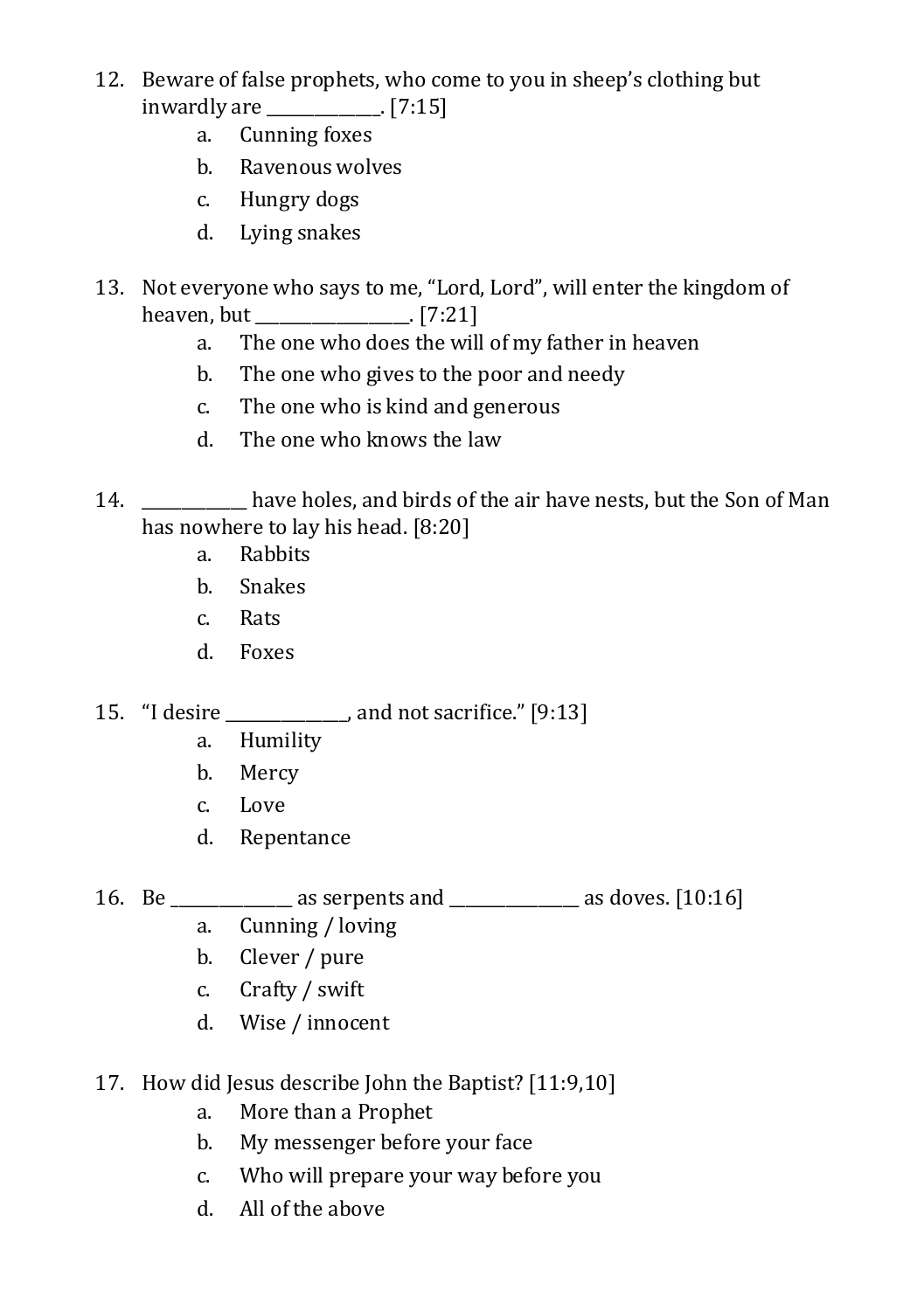- 18. Jesus answered them, "An evil and adulterous generation seeks for a sign, but no sign will be given to it except the sign of the prophet
	- $\frac{1}{2}$  [12:39]
	- a. Isaiah
	- b. Jonah
	- c. Samuel
	- d. None of the above
- 19. For whoever does the will of my \_\_\_\_\_\_\_\_\_\_\_\_\_in heaven is my brother and sister and mother.[12:50]
	- a. Father
	- b. God
	- c. Mother
	- d. None of the above
- 20. Other seeds fell on good soil and produced grain, some a some a
	- $\frac{1}{2}$  some  $\frac{1}{2}$ . [13:8]
	- a. hundredfold, ninety, thirty
	- b. multifold, sixty, thirty
	- c. Fiftyfold, hundred, forty
	- d. hundredfold, sixty, thirty
- 21. Which one of these is not Jesus' brothers? [13:55]
	- a. James
	- b. Joseph
	- c. Judas
	- d. Jude
- 22. Herod the tetrarch heard about the fame of Jesus. Who did he think Jesus was?[14:1]
	- a. John the Baptist
	- b. Elijah
	- c. Moses
	- d. Messiah
- 23. When Jesus took the five loaves and the two fish, what did he do first? [14:19]
	- a. Gave it to his disciples to distribute
	- b. looked up to heaven and said a blessing
	- c. broke the loaves and gave them to his disciples
	- d. Ate first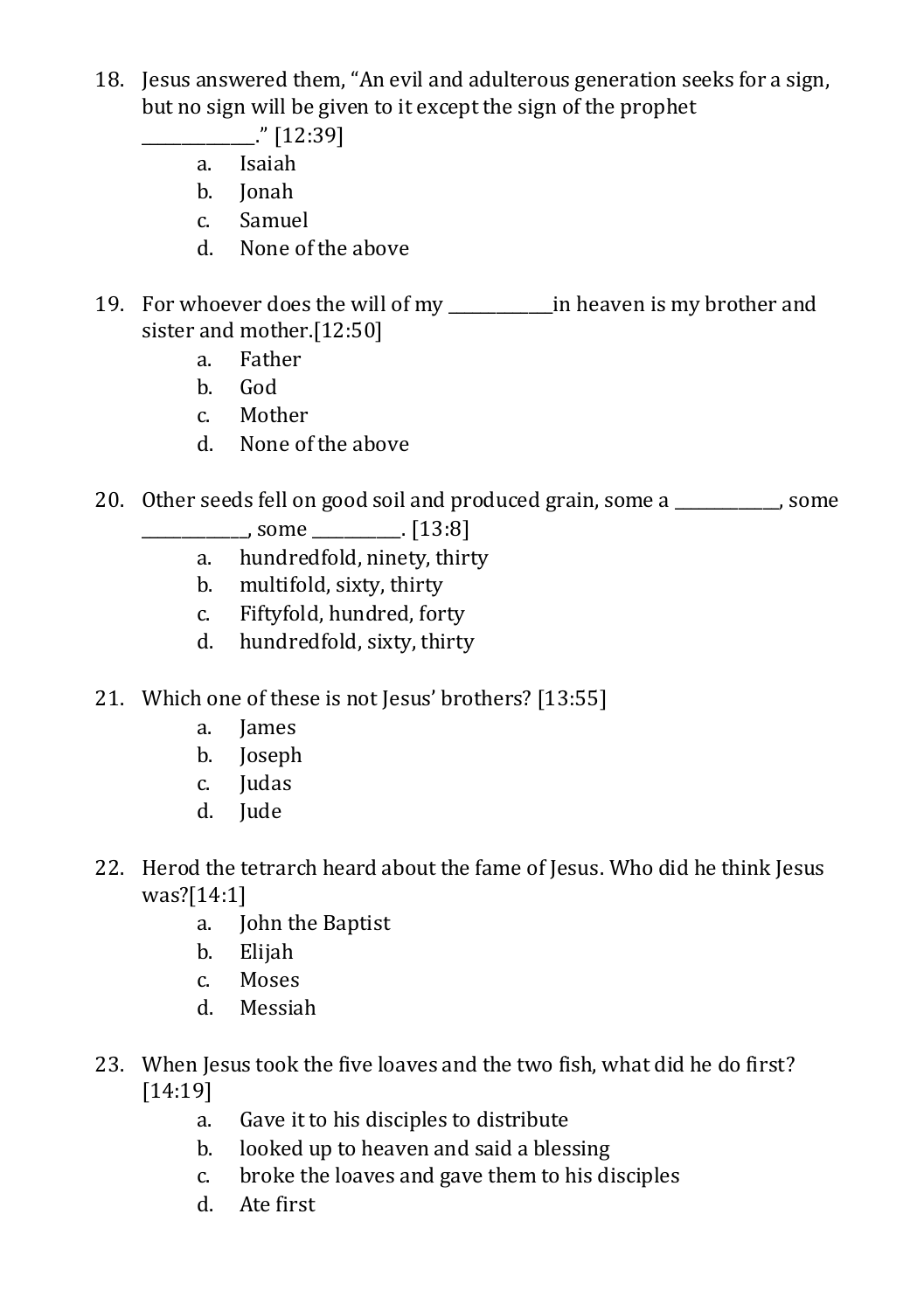- 24. What comes out of the mouth proceeds from the each condition of the mouth proceeds from the candidation and this defiles a person.[15:18]
	- a. heart
	- b. thoughts
	- c. mind
	- d. head
- 25. In the feeding of the four thousand, how many loaves did Jesus have?[15:34]
	- a. 5
	- b. 7
	- c. 10
	- d. 12
- 26. Beware of the leaven of the Pharisees and Sadducees. What does leaven refer to?[16:11,12]
	- a. yeast
	- b. Pharisees
	- c. teaching of the Pharisees and Sadducees
	- d. disciples
- 27. Jesus told His disciples, "If anyone would come after me, let him deny and take up his cross and follow me." [16:24]
	- a. his father & mother
	- b. his pleasures
	- c. himself
	- d. riches
- 28. After six days Jesus took with him \_\_\_\_\_\_\_\_, \_\_\_\_\_\_\_, and \_\_\_\_\_\_\_\_ his brother, and led them up a high mountain by themselves.And he was transfigured before them. [17:1]
	- a. Peter, Andrew, John
	- b. James, Andrew, John
	- c. Phillip, John, Peter
	- d. Peter, James, John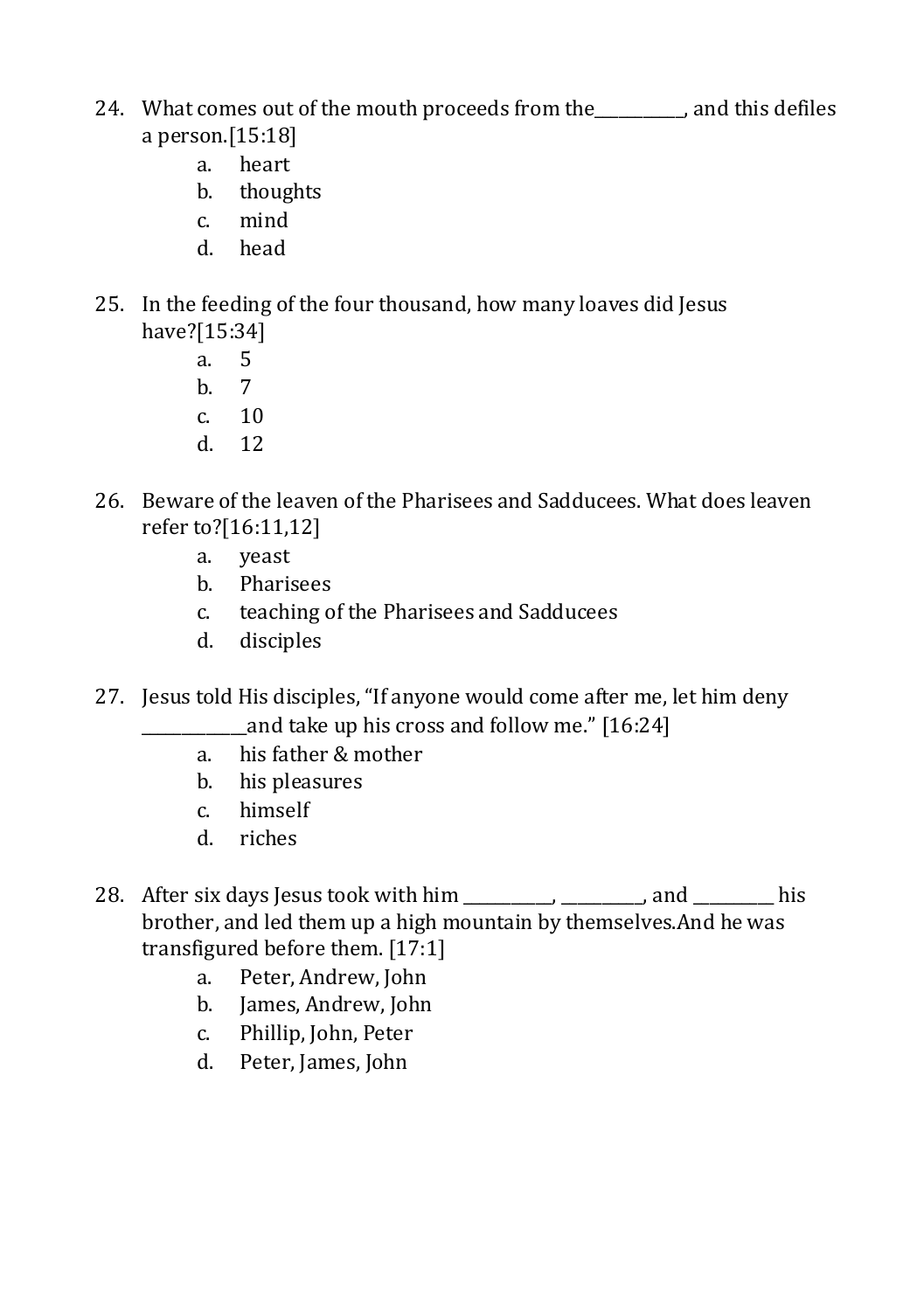- 29. Jesus said to Peter,"……go to the sea and cast a hook and take the first fish that comes up, and when you open its mouth you will find a  $\blacksquare$ [17:27]
	- a. Drachma
	- b. Shekel
	- c. coin
	- d. dollar
- 30. Again I tell you, it is easier for a \_\_\_\_\_\_\_\_\_\_to go through the eye of a needle than for a rich person to enter the kingdom of God.[19:24]
	- a. camel
	- b. poor man
	- c. king
	- d. elephant
- 31. When the crowd rebuked the blind men, telling them to be silent, they  $\frac{[20:31]}{[20:31]}$ 
	- a. became quiet
	- b. got angry
	- c. cried out all the more
	- d. cursed at them
- 32. It is written,"My house shall be called a house of \_\_\_\_\_\_\_\_\_\_, but you make it a den of robbers."[21:13]
	- a. worship
	- b. service
	- c. preaching
	- d. prayer
- 33. How many 'woes' did Jesus express towards scribes and Pharisees? [ Chapter 23]
	- a. 7
	- b. 9
	- $c = 10$
	- d. 12
- 34. 'Blessed is he who \_\_\_\_\_\_\_\_\_ in the name of the Lord.'[23:39]
	- a. obeys
	- b. comes
	- c. prays
	- d. worship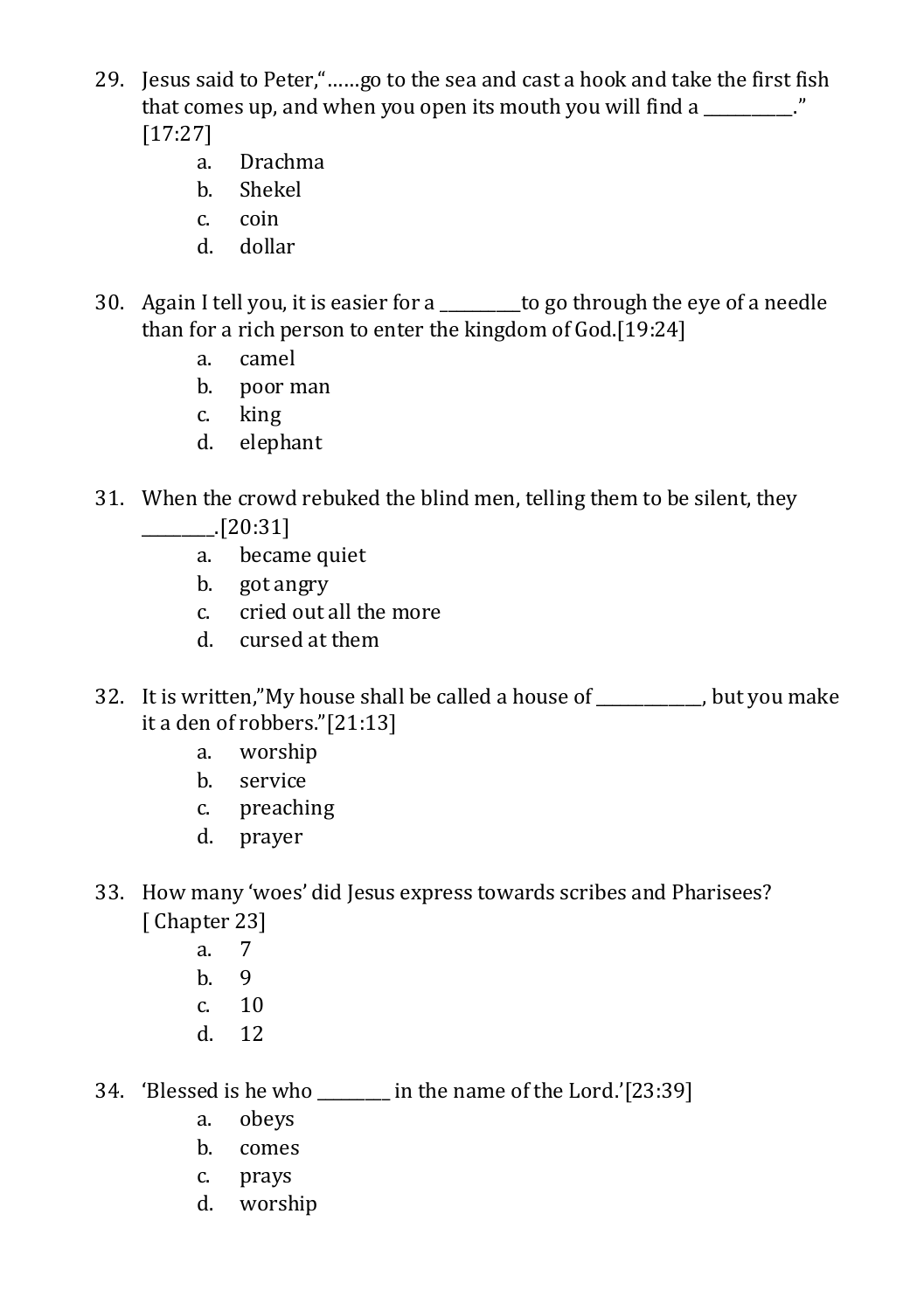- 35. Heaven and earth will pass away, but my \_\_\_\_\_\_\_\_\_\_ will not pass away. [24:35]
	- a. deeds
	- b. words
	- c. thoughts
	- d. promises
- 36. To whom did Jesus say, "Well done good and faithful servant. Enter into the joy of your master." [25:20-26]
	- a. One who received one talent
	- b. One who received two talents
	- c. One who received 5 talents
	- d. Both b and c

37. Watch and pray that you may not enter into \_\_\_\_\_\_\_\_\_\_\_. [26:41]

- a. sin
- b. testing
- c. temptation
- d. trial
- 38. When morning came, all the \_\_\_\_\_\_\_\_\_\_\_\_\_\_\_\_\_\_\_\_\_\_\_\_\_\_\_\_\_took counsel against Jesus to put him to death.[27:1]
	- a. Elders and Pilate the governor
	- b. Pharisees and Sadducees
	- c. Pharisees and scribes
	- d. Chief priests and the elders of the people
- 39. When Jesus cried out with a loud voice on the cross, some bystanders said, "Wait, let us see whether \_\_\_\_\_\_ will come to save him". [27:49]
	- a. God
	- b. Angel
	- c. Elijah
	- d. Holy Spirit
- 40. Jesus' final command to the disciples before ascending to heaven.[28:19,20]
	- a. go and make disciples of all nations
	- b. baptize them
	- c. teach them
	- d. All of the above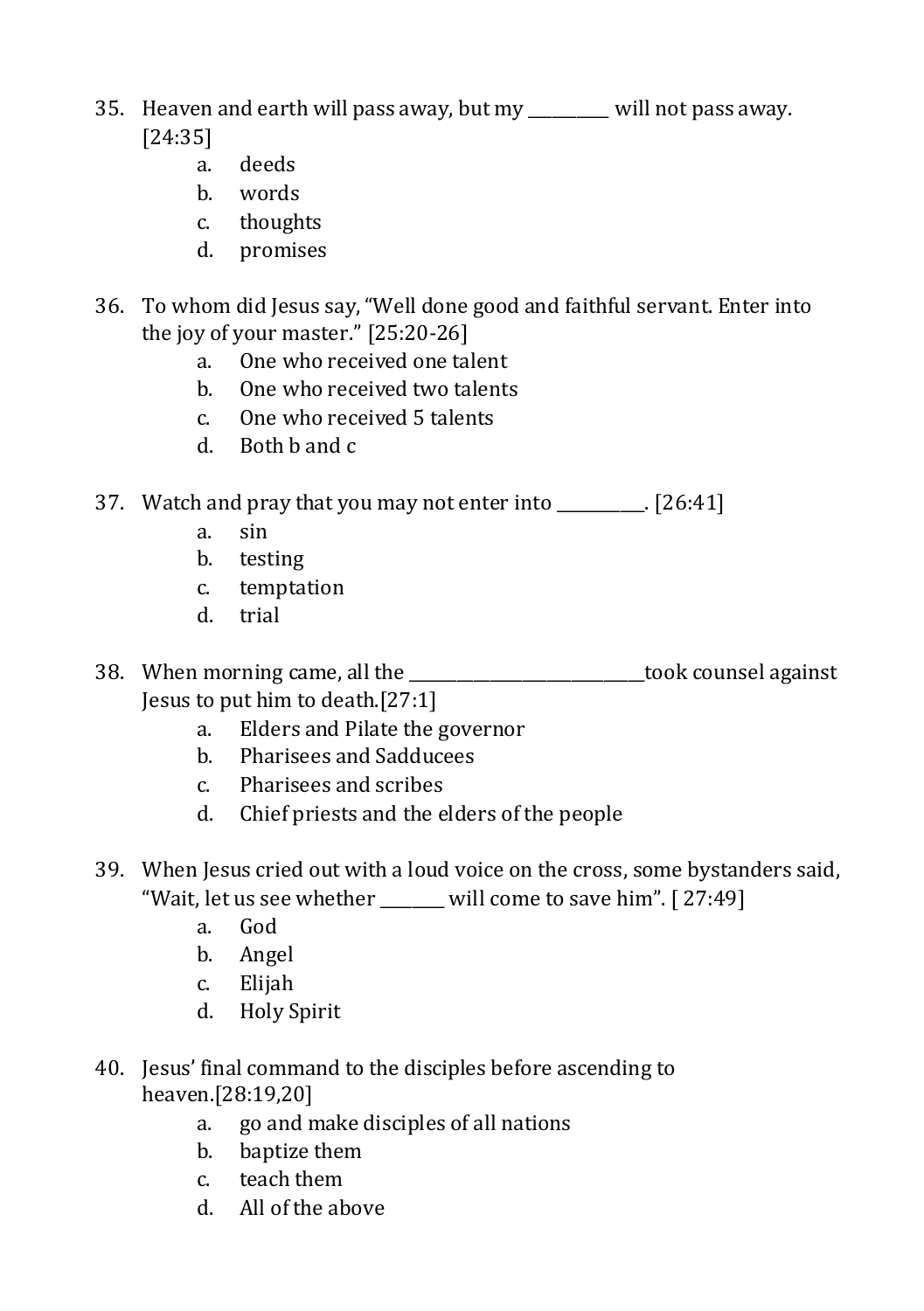## **ANSWERS: MATCH THE FOLLOWING**

- 1. e- Jordan
- 2. h- Gadarenes
- 3. a- Bethlehem
- 4. j- Egypt
- 5. d- Nazareth
- 6. f- Mount Of Olives
- 7. i- Jerusalem
- 8. b- Bethany
- 9. c- Cyrene
- 10. g- Golgotha

#### **WHO SAID TO WHOM**

- 1. John the Baptist to the Pharisees and Sadducees
- 2. Centurion to Jesus
- 3. Disciples of John to Jesus
- 4. Jesus to the crowd
- 5. Pharisees to Jesus
- 6. John the Baptist to Herod
- 7. Jesus to Canaanite woman
- 8. Jesus to His disciples
- 9. Jesus to chief priests and scribes
- 10. Jesus to Peter

#### **TRUE/FALSE**

- 1. True
- 2. False they shall see God
- 3. True
- 4. False- five thousand men, besides women and children
- 5. True
- 6. False- Simon Peter
- 7. True
- 8. False- little children
- 9. False This is the second Commandment
- 10. True

#### **WHO AM I?**

- 1. Archelaus
- 2. Herod
- 3. Matthew
- 4. Isaiah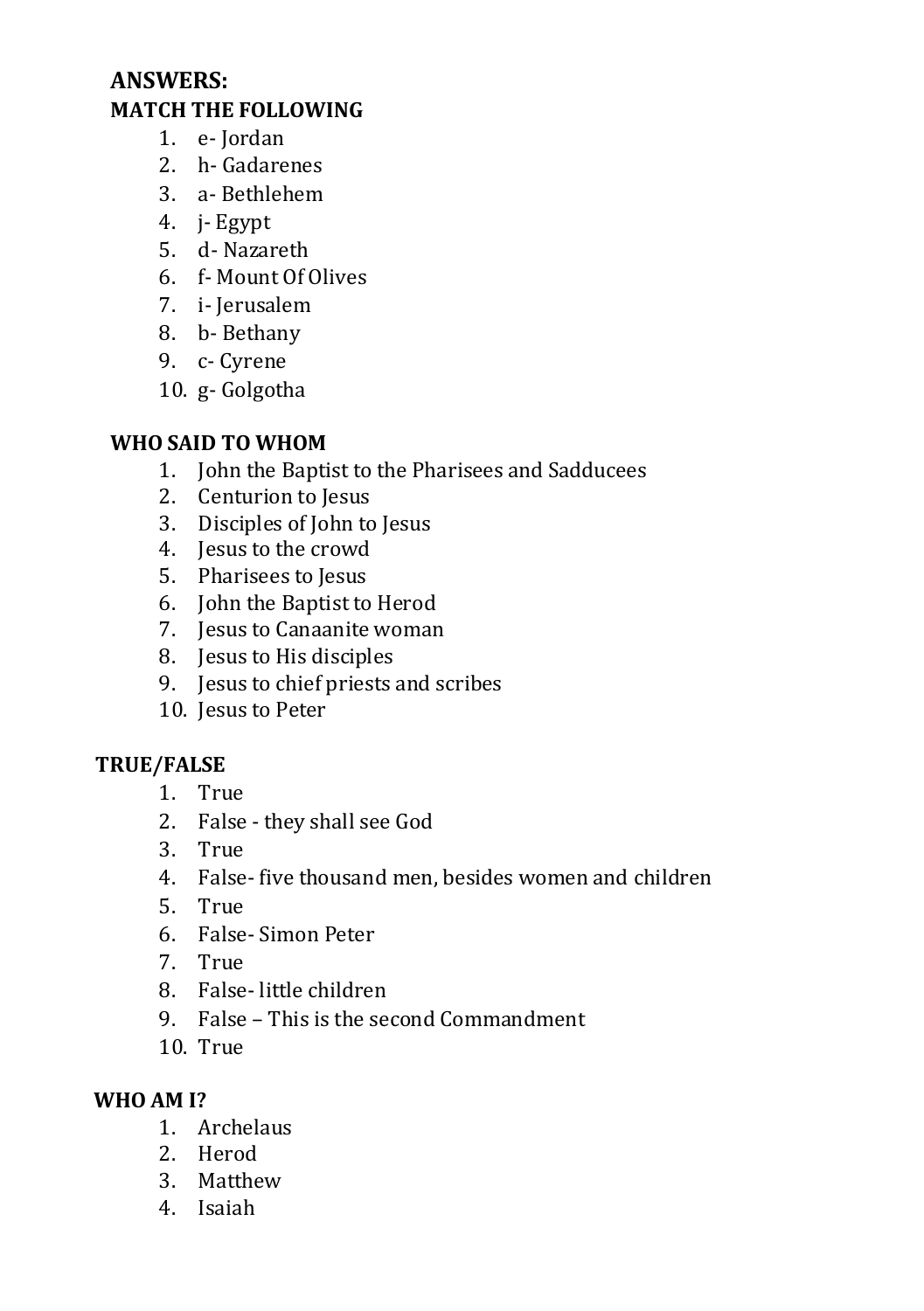- 5. Peter
- 6. Mother of the sons of Zebedee
- 7. Sadducees
- 8. Jeremiah
- 9. Barabbas
- 10. Joseph of Arimathea

## **FILL IN THE BLANKS**

- 1. Pinnacle
- 2. Isaiah
- 3. leaven
- 4. Elijah
- 5. man
- 6. Hosanna
- 7. Faith
- 8. lema sabachthani
- 9. scarlet
- 10. top, bottom

### **CHOOSE THE BEST (Answers)**

- 1. b- 42
- 2. c- He will save his people from their sins
- 3. d- Don't know
- 4. c- House
- 5. c- bread
- 6. b- they shall inherit the earth
- $7 \quad a 2$
- 8. d- Persecute
- 9. a- Is in secret
- 10. a- treasure
- 11. d- Righteousness
- 12. b-ravenous wolves
- 13. a- The one who does the will of my father in heaven
- 14. d- Foxes
- 15. b- Mercy
- 16. d- Wise / innocent
- 17. d- All of the above
- 18. b- Jonah
- 19. a- Father
- 20. d- hundredfold, sixty, thirty
- 21. d- Jude
- 22. a- John the Baptist
- 23. b- looked up to heaven and said a blessing